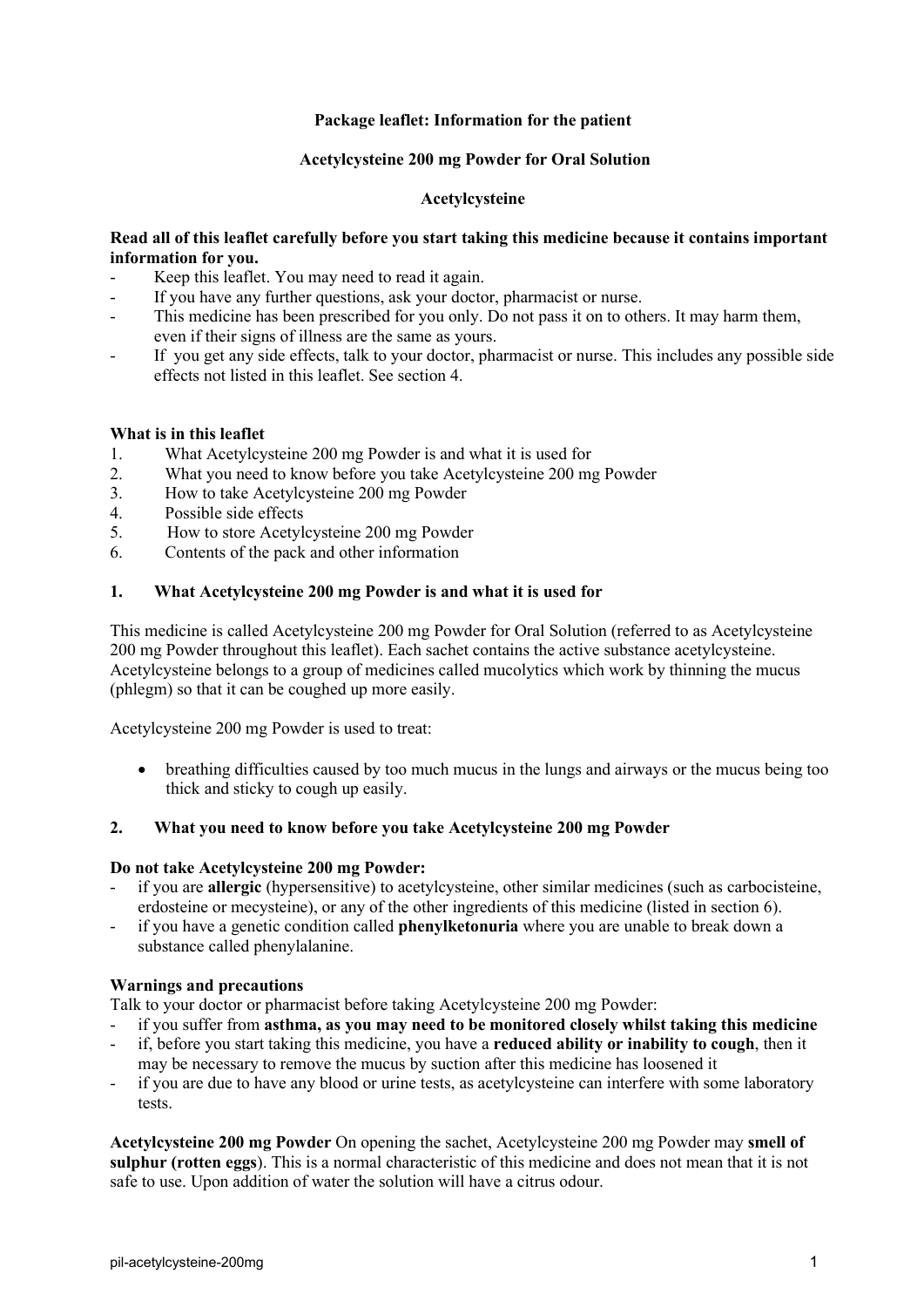# **Children and adolescents**

Do not use in children under the age of 12 years.

## **Other medicines and Acetylcysteine 200 mg Powder**

Tell your doctor or pharmacist if you are taking, have recently taken or might take any other medicines. This includes any medicines which you have bought without a prescription.

You must **tell your doctor or pharmacist** if you are taking any of the following medicines:

- medicines to treat **coughs** (e.g. cough syrup)
- activated charcoal, used to treat poisoning
- drugs used to treat bacterial infections, **antibiotics** (e.g.cefalexin, cefuroxime, cefadroxil, cefaclor, ceftriaxone). This medicine can prevent some antibiotics from working properly if they are taken at the same time as it. If you have been told this applies to you, you should **take this medicine either two hours before or two hours after taking your antibiotics**. If you are not sure if this applies to you, talk to your doctor or pharmacist.
- medicines to treat **angina** attacks, (tightness in your chest, neck and arm) (e.g.**glyceryl trinitrate**)

### **Acetylcysteine 200 mg Powder with food, drink and alcohol**

There are no special requirements to consider when taking this medicine with food, drink or alcohol.

### **Pregnancy and breast-feeding**

If you are pregnant or breast-feeding, think you may be pregnant or are planning to have a baby, ask your doctor or pharmacist for advice before taking this medicine.

#### **Driving and using machines**

Acetylcysteine 200 mg Powder should not affect your ability to drive or operate machinery. If you experience side effects which may affect these abilities, do not drive or operate machinery until the effects have completely disappeared.

#### **Acetylcysteine 200 mg Powder contains sorbitol, aspartame and sunset yellow**

- **If you have been told by your doctor that you have an intolerance to some sugars, contact your doctor before taking this medicinal product**.
- Aspartame is a source of phenylalanine. Phenylalanine can be harmful to people with a condition called phenylketonuria.
- **Sunset yellow (a food colouring) may cause allergic reactions**.

## **3. How to take Acetylcysteine 200 mg Powder**

Always take this medicine exactly as your doctor, nurse or pharmacist has told you. Check with your doctor or pharmacist if you are not sure.

### **Adults and adolescents over the age of 12 years**

The recommended dose is 1 sachet 3 times a day, or as prescribed by your doctor.

#### **Directions for use**

**Empty** the sachet contents into a small amount of **water** in a glass and **stir** until it dissolves (mixes) completely, just before drinking. It is important to **drink all** of the mixture. Abundant fluid intake supports the mucolytic effect of acetylcysteine.

#### **If you take more Acetylcysteine 200 mg Powder than you should**

If you accidentally **take more** Acetylcysteine 200 mg Powder than you have been prescribed, **contact your doctor or get medical advice immediately.** If possible, take the sachets, the box and this leaflet with you to show the doctor.

The following are all symptoms of an overdose:

• Feeling or being sick and diarrhoea.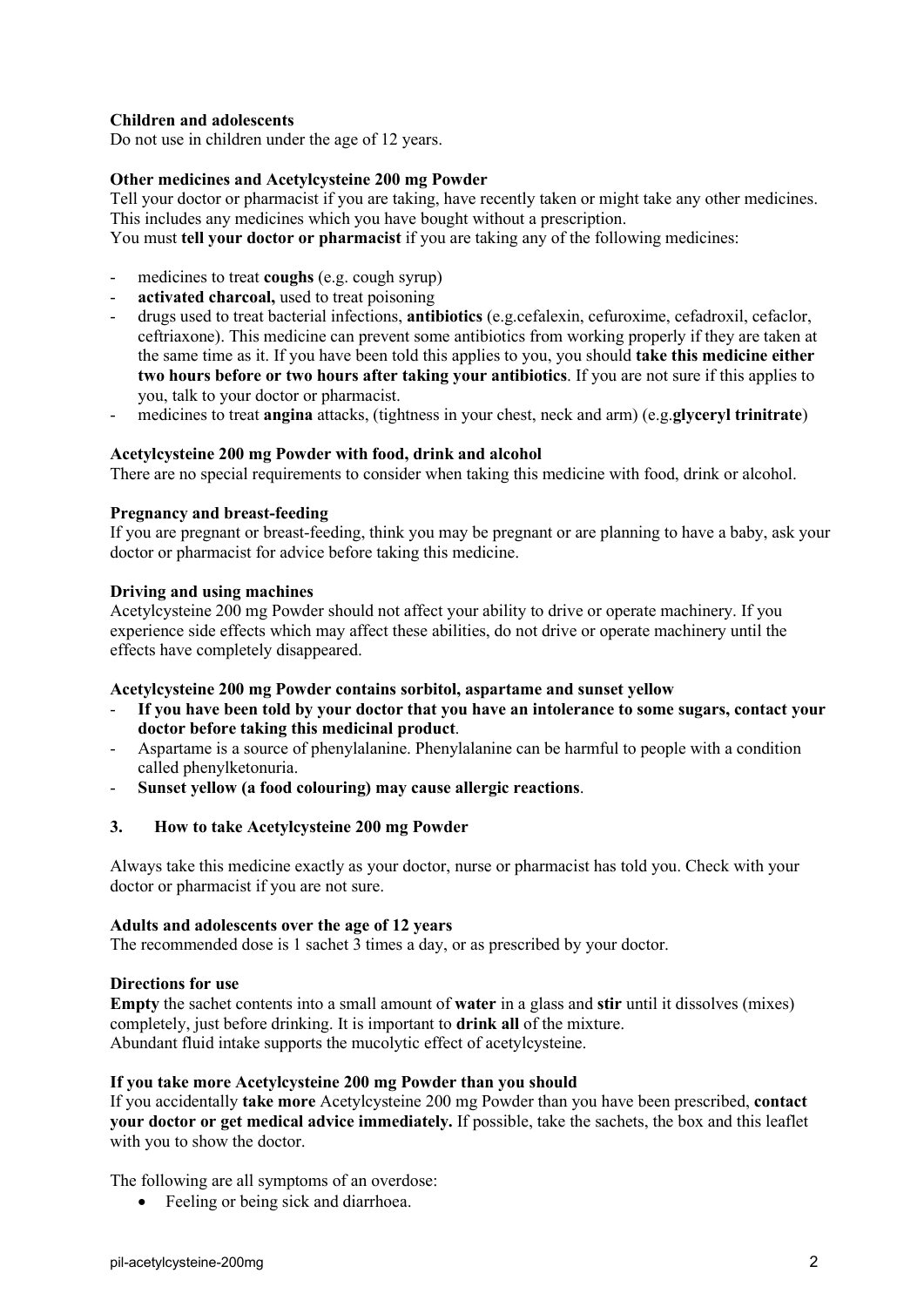# **If you forget to take Acetylcysteine 200 mg Powder**

If you forget to take a dose, take it as soon as possible. Take the next dose at the correct time, in accordance with the instructions given by your doctor. However, if it is almost time to take the next dose, do not take the dose you have missed; only take the next dose as normal.

# **Do not take a double dose to make up for a forgotten dose.**

If you have further questions on the use of this medicine, ask your doctor or pharmacist.

## **4. Possible side effects**

Like all medicines, Acetylcysteine 200 mg Powder can cause side effects, although not everybody gets them.

**Stop taking Acetylcysteine 200 mg Powder and get medical advice straight away** if you experience any of these very rare side effects (affecting less than 1 in 10,000 people)**:**

- severe, life-threatening allergic reaction. The signs may include: a rash, swallowing or breathing problems, **swelling of your lips, face, throat or tongue**
- severe bleeding (haemorrhaging)
- **blistering, peeling, bleeding, scaling, or fluid filled patches** on any part of your **skin.** This includes your lips, eyes, mouth, nose, genitals, hands or feet. You may have a serious skin problem.

### **Tell your doctor or pharmacist if any of the following side effects become serious or last longer than a few days:**

### **Uncommon side effects**

(affecting less than 1 in 100 people)

- Headache
- A ringing sound in the ears (tinnitus)
- A fast heart rate
- Feeling or being sick
- Diarrhoea
- Inflammation of the skin in your mouth and on your lips
- Pain in your abdomen (tummy)
- An itchy raised rash
- Swelling of the deeper layers of skin, caused by a build up of fluid
- Itchy skin
- Fever
- Low blood pressure, this could cause dizziness when standing up quickly from a lying/seated position

## **Rare side effects**

(affecting less than 1 in 1,000 people)

- Tightness of your airways
- Shortness of breath
- Indigestion

#### **Not known**

(this means the frequency cannot be estimated from the information available)

Swelling of the face

## **Reporting of side effects**

If you get any side effects, talk to your doctor or pharmacist. This includes any possible side effects not listed in this leaflet. You can also report side effects directly to the relevant medicines authority (see details below). By reporting side effects you can help provide more information on the safety of this medicine.

The Yellow Card Scheme Medicines and Healthcare Products Regulatory Agency 151 Buckingham Palace Road